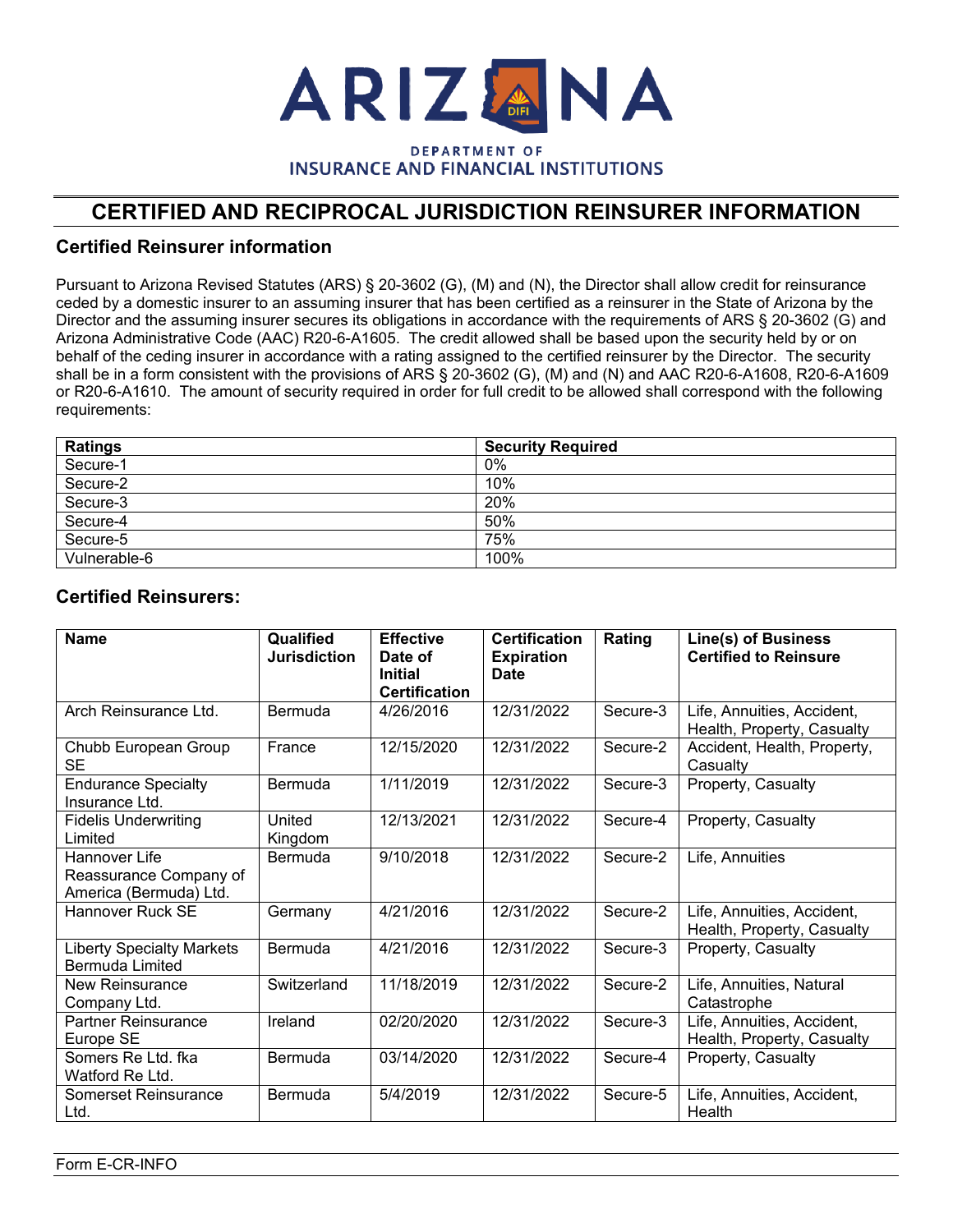# **CERTIFIED AND RECIPROCAL JURISDICTION REINSURER INFORMATION**

| Swiss Reinsurance  | Switzerland | 12/04/2019 | 12/31/2022 | Secure-2 | Life, Annuities, Accident, |
|--------------------|-------------|------------|------------|----------|----------------------------|
| Company Ltd.       |             |            |            |          | Health, Property, Casualty |
| Wilton Reinsurance | Bermuda     | 5/18/2019  | 12/31/2022 | Secure-3 | Life. Annuities            |
| Bermuda Limited    |             |            |            |          |                            |
| XL Bermuda Ltd.    | Bermuda     | 1/1/2019   | 12/31/2022 | Secure-2 | Property, Casualty         |

## **Certified Reinsurers whose rating was downgraded or status was revoked, or withdrew during the past year:**

| <b>Name</b> | Qualified<br><b>Jurisdiction</b> | Rating Downgrade, Status Revocation, or Withdrawal | Effective<br><b>Date</b> |
|-------------|----------------------------------|----------------------------------------------------|--------------------------|
| None        |                                  |                                                    |                          |

#### **Applicants seeking Certified Reinsurer status:**

| <b>Name</b> | Date of Publication | <b>Last Date to Provide Comment</b> |  |
|-------------|---------------------|-------------------------------------|--|
|             |                     |                                     |  |

#### **Certified Reinsurers seeking renewal status:**

| <b>Name</b> | Date of Publication | <b>Last Date to Provide Comment</b> |  |
|-------------|---------------------|-------------------------------------|--|
|             |                     |                                     |  |

## **Qualified Jurisdictions:**

- Bermuda Bermuda Monetary Authority (BMA)
- France Autorite de Controle Prudentiel et de Resolution (ACPR)
- Germany Federal Financial Supervisory Authority (BaFin)
- Ireland Central Bank of Ireland (Central Bank)
- Japan Financial Services Agency (FSA)
- Switzerland Financial Market Supervisory Authority (FINMA)
- United Kingdom Prudential Regulation Authority of the Bank of England (PRA)

## **Reciprocal Jurisdiction Reinsurer information**

Pursuant to Arizona Revised Statutes (ARS) § 20-3602 (A) and (H), the Director shall allow credit for reinsurance ceded by a domestic insurer to an assuming insurer that meets the reciprocal jurisdiction reinsurer conditions of ARS § 20-3602 (H).

### **Reciprocal Jurisdiction Reinsurers:**

| <b>Name</b>                                    | <b>Accredited</b><br><b>Jurisdiction</b> | <b>Effective</b><br><b>Date</b> | <b>Certification</b><br><b>Expiration</b><br><b>Date</b> | Line(s) of Business Certified to<br><b>Reinsure</b> |
|------------------------------------------------|------------------------------------------|---------------------------------|----------------------------------------------------------|-----------------------------------------------------|
| Aspen Bermuda Limited                          | Texas                                    | 1/1/2022                        | 12/31/2022                                               | Property, Casualty                                  |
| Lancashire Insurance<br><b>Company Limited</b> | Colorado                                 | 1/1/2022                        | 12/31/2022                                               | Property, Casualty                                  |
| Underwriters at Lloyd's<br>London              | Colorado                                 | 1/1/2022                        | 12/31/2022                                               | Property, Casualty                                  |

### **Reciprocal Jurisdictions:**

• Bermuda – Bermuda Monetary Authority (BMA)

Form E-CR-INFO